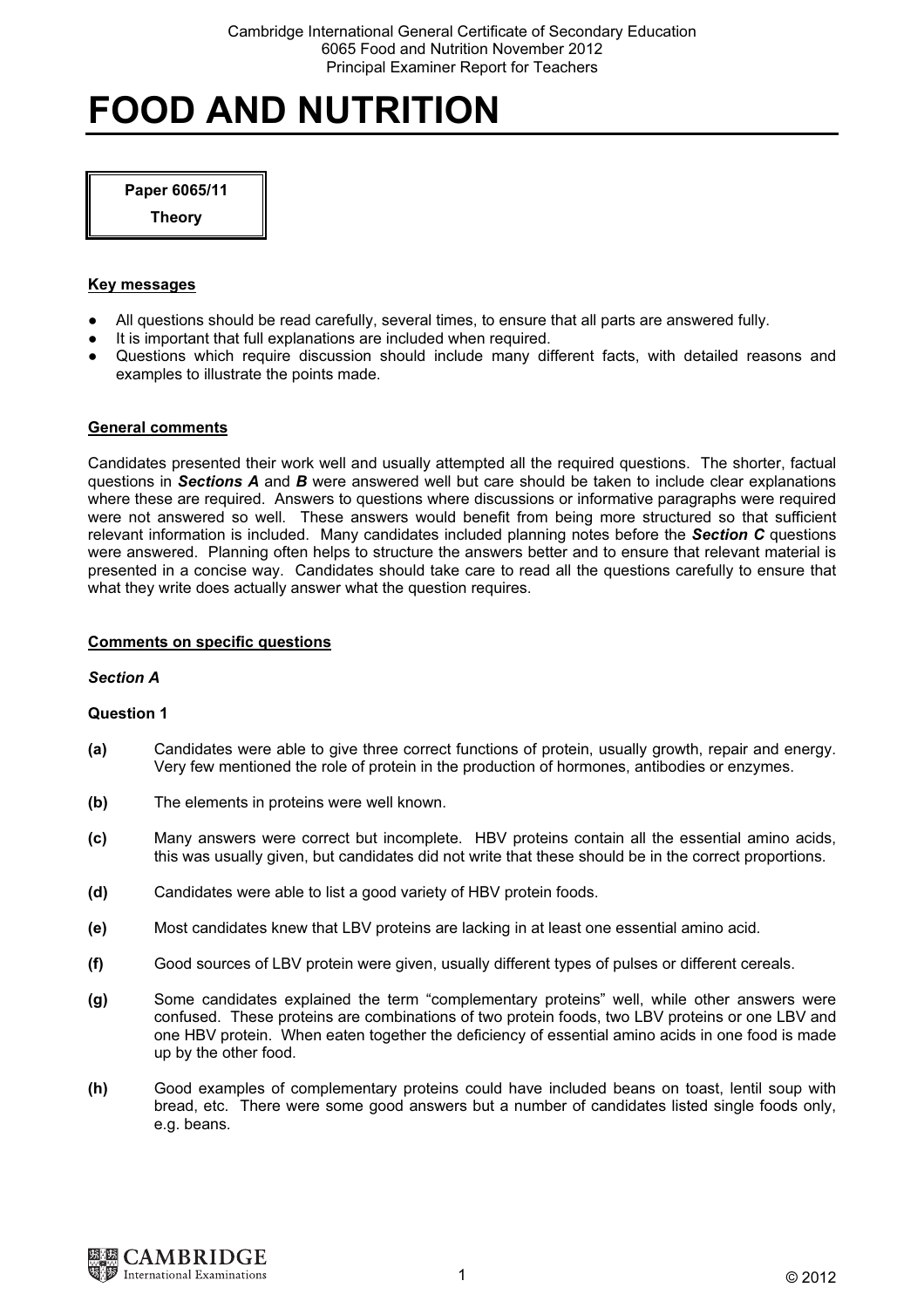## Question 2

- (a) Answers were good on the digestion of protein. Candidates described correctly the different parts of the digestive system, the enzymes in each area and their corresponding reactions. Absorption details were also included.
- (b) Deamination of protein was understood well as most candidates explained the process of removing nitrogen (in the liver) and the excretion of urea through the kidneys as urine.

## Question 3

- (a) The functions of calcium were usually given correctly as growth and maintenance of bones and teeth, blood clotting and the functioning of muscles and nerves.
- (b) Milk, cheese, yoghurt and green vegetables were the usual correct sources given.
- (c) Rickets was the most popular correct answer.
- (d) Usually only one correct symptom, i.e. "bow legs" was given, when two symptoms were required. Knock knees, pigeon chest or deformed leg bones could have been alternative correct answers.
- (e) The role of Vitamin D in the formation and maintenance of bones and teeth and in the absorption of calcium was usually given but the absorption of phosphorus was rarely mentioned.
- (f) Four sources of Vitamin D were listed well.
- (g) Candidates explained that iodine is required to make the hormone thyroxin in the thyroid gland but did not usually explain its function in controlling the rate at which energy is used.
- (h) The deficiency disease of goitre was known and that it causes swelling of the thyroid gland at the base of the neck.

#### Question 4

Many candidates correctly suggested a variety of ways of encouraging good eating habits in children, e.g. regular meal times, making the meals attractive, introducing new foods, not snacking between meals, etc. Lists of nutrients were not required.

#### Section B

## Question 5

- (a) The term "coagulation" was usually correctly explained as the effect of heat on proteins which causes irreversible chemical changes in foods resulting in the food hardening or setting. Examples were given but were not always specific, e.g. "egg" should have been given as "boiled egg". Other examples could have been quiche, baked egg custard, etc.
- (b) Some candidates answered well, explaining in detail the fermentation of yeast in bread making.
- (c) There were many very good explanations of gelatinisation as the effect of moist heat on starch in the making of sauces. Other candidates incorrectly described coagulation or dextrinisation.
- (d) A good number of candidates knew that hydrogenation is the addition of hydrogen to unsaturated/liquid fats to produce saturated/solid fats in the manufacture of margarine.
- (e) Pasteurisation of milk was generally explained well, including times and temperatures for the process.

#### Question 6

(a) Nutrients in fruit were listed fairly well but examples were not always correct and some examples of vegetables were given, when fruits were required.

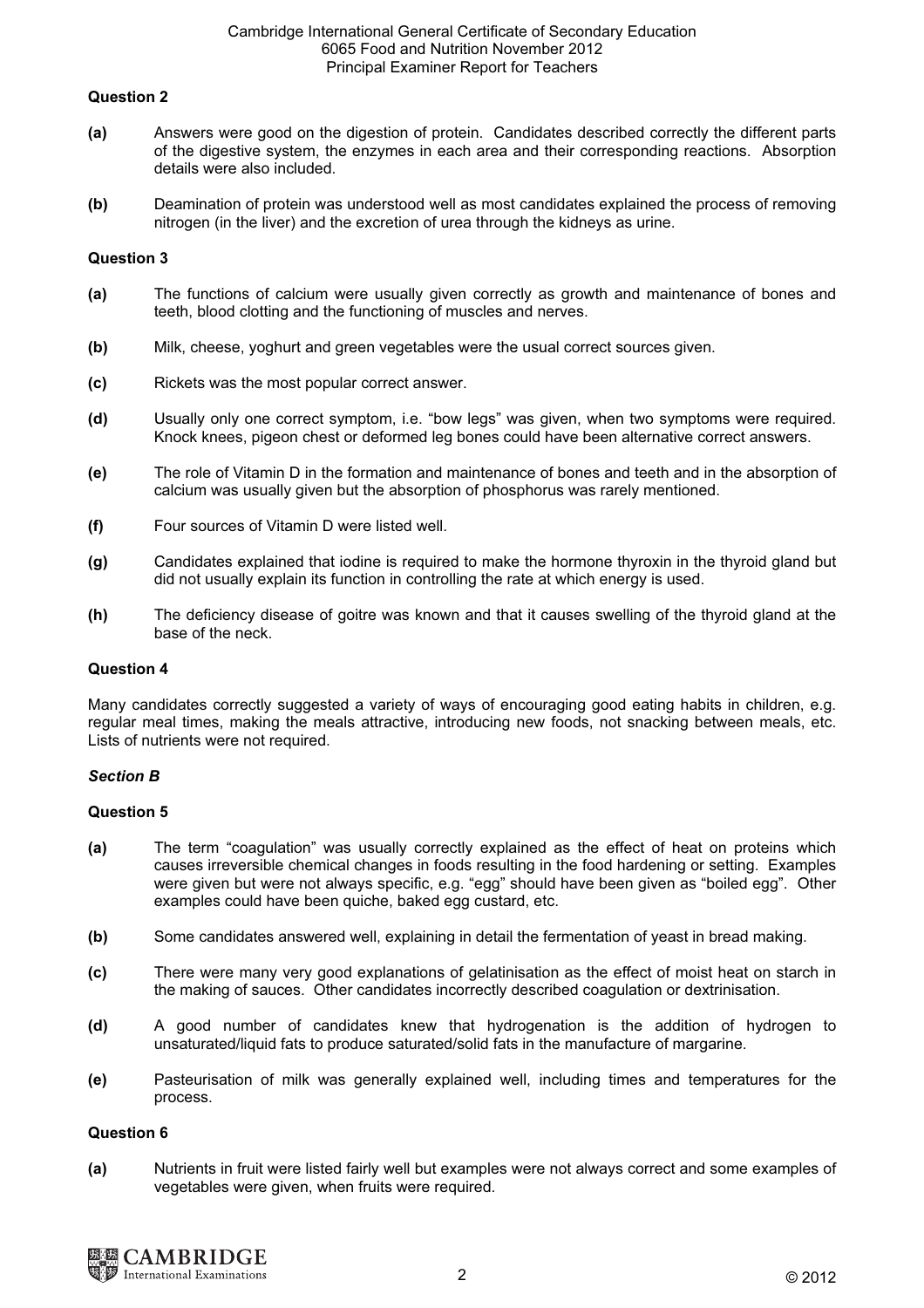- (b) Varieties of ways of using fruit were given, e.g. drinks, hot and cold desserts, cakes, snacks, etc. Examples were given but on many occasions candidates did not specifically name the fruit to be used.
- (c) Other correct reasons given for using fruit in the diet included the high water content, NSP, the many varieties of colour/flavour/texture which could be incorporated in meals, ease of cooking, etc.

## Question 7

- (a) Correct methods of preparation, cooking and serving green vegetables were given but explanations were often vague. For each process the possible loss of Vitamin C could have been explained fully, e.g. loss by solubility in water, destruction by heat, oxidation, etc. Some candidates discussed the storage of green vegetables, which was not required in this question.
- (b) This question was answered well. Candidates gave many advantages of frying including that it is quick, provides a crisp texture, makes food go brown, etc. Disadvantages included adding fat to the food, which would give health issues linked to heart disease / obesity, dangers of frying, constant attention required, etc.
- (c) Candidates answered at length but did not always answer well. There was some good discussion on the use of convenience foods, microwave ovens, planning ahead, etc. Some candidates incorrectly discussed saving fuel, saving money and saving shopping time rather saving time in preparation and cooking.

## Section C

- (a) Many candidates chose to answer this question but did not always answer fully. The preparation of foods included personal and kitchen hygiene and this was answered reasonably well, although candidates did not always give good reasons for the points made. On the cooking of food, candidates regularly wrote "cook thoroughly" but did not explain how this could be achieved with correct cooking times, temperatures and ways of checking that the food is well cooked. The storage of food was discussed and some good points were given. Occasionally the information was of a very general nature without naming specific foods and their specific storage places. A number of candidates discussed preservation methods which were not required in this question.
- (b) There were some very detailed, correct answers for this question but the majority did not answer well. The gases responsible for raising mixtures should have been named, i.e. air, carbon dioxide and water vapour. Ways of introducing these gases into baked products should have been explained clearly, e.g. rubbing in fat to flour, whisking eggs, sieving flour, etc. with examples of their use. The use and reaction of bicarbonate of soda, used alone or with cream of tartar or as a constituent of baking powder, should have been explained, as well as the use of yeast in bread making. The production of water vapour in batters should also have been included. Many answers were too general without clear explanations or examples

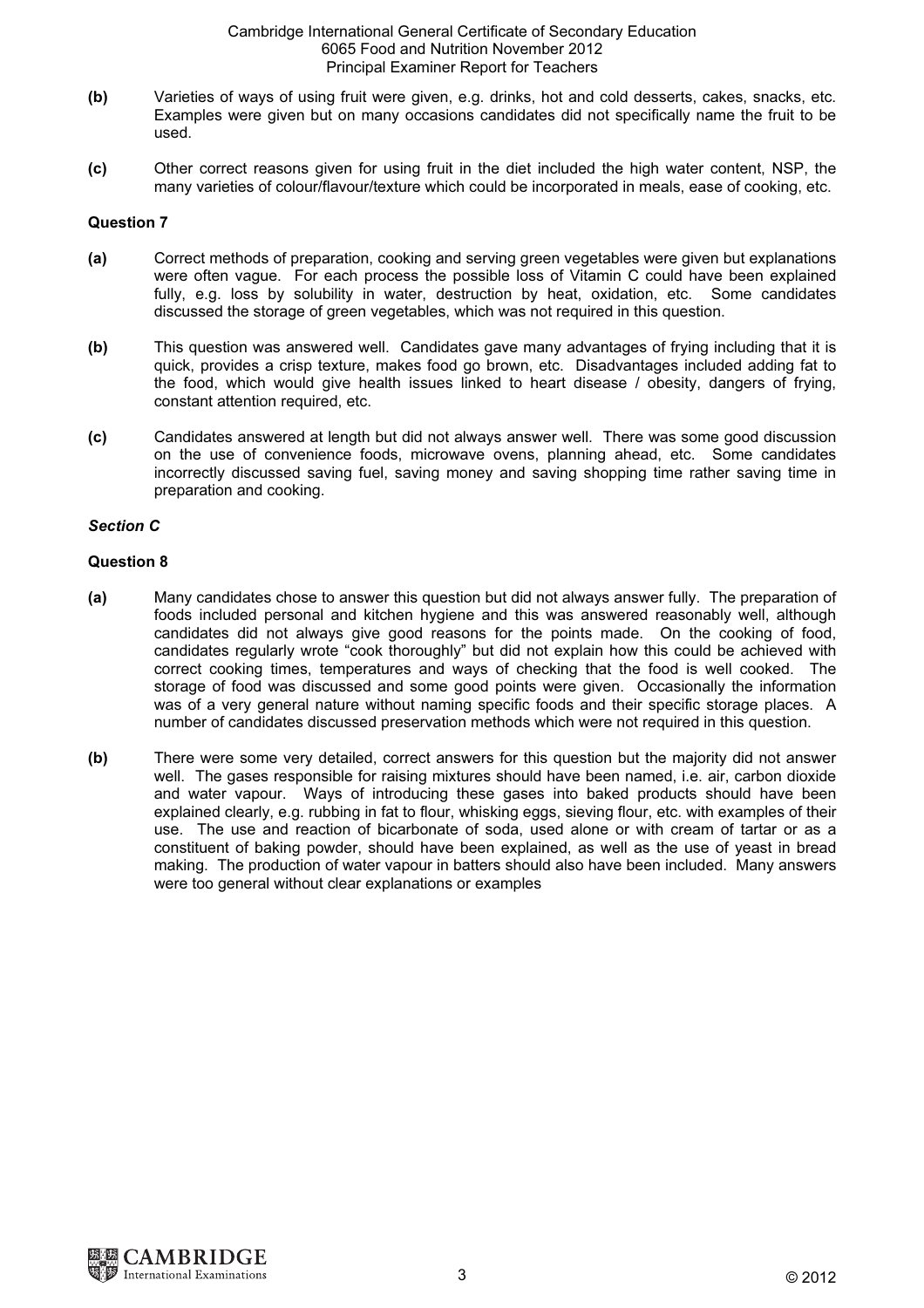# FOOD AND NUTRITION

#### Paper 6065/12

**Theory** 

## Key messages

- It is important that all questions are read carefully before starting to write the answer.
- Discussions, explanations or informative paragraphs require more than a brief list of statements.
- Essay questions would benefit from planning and re-reading the question several times to ensure that all sections are answered in detail.

## General comments

Candidates answered the questions in a similar way to that of previous years. On the whole most questions were attempted and the work was well presented. The shorter questions were often answered well when candidates were required to make brief statements, name nutrients, give sources of nutrients, name deficiency diseases etc. Candidates did not always answer so well when the questions required lengthier information or discussions. It is important in these questions to include a good number of facts and to give full explanations for each point made. Candidates should read the questions very carefully to ensure that they answer fully.

## Comments on specific questions

## Section A

## Question 1

- (a) Candidates answered well, listing carbohydrate, fat and protein.
- (b) There were some good answers but sometimes the units of measurement, i.e. kilocalories or kilojoules, were missing.
- (c) Some candidates answered well while others stated "energy required" or "amount of food eaten" without explaining that this should be balanced with the amount of energy used.
- (d) Candidates usually listed different circumstances when energy requirements could vary, e.g. age, activity, gender, climate, etc. but did not always give good reasons why the energy requirement could be more or less. Energy for growth, particularly for children, could have been given or the requirement of extra energy for manual workers.
- (e) The results of eating too much energy-giving food were usually given as obesity, coronary heart disease, hypertension, diabetes, etc. but candidates did not always explain that the extra energy would first be converted to fat and stored under the skin or around the internal organs.

- (a) Liver, red meat or eggs were the usual correct answers given for animal sources of iron.
- (b) Most candidates named green leafy vegetables as plant sources of iron. Other sources could have included cocoa, dried fruit, pulses, etc.
- (c) Haemoglobin was the usual correct answer given.

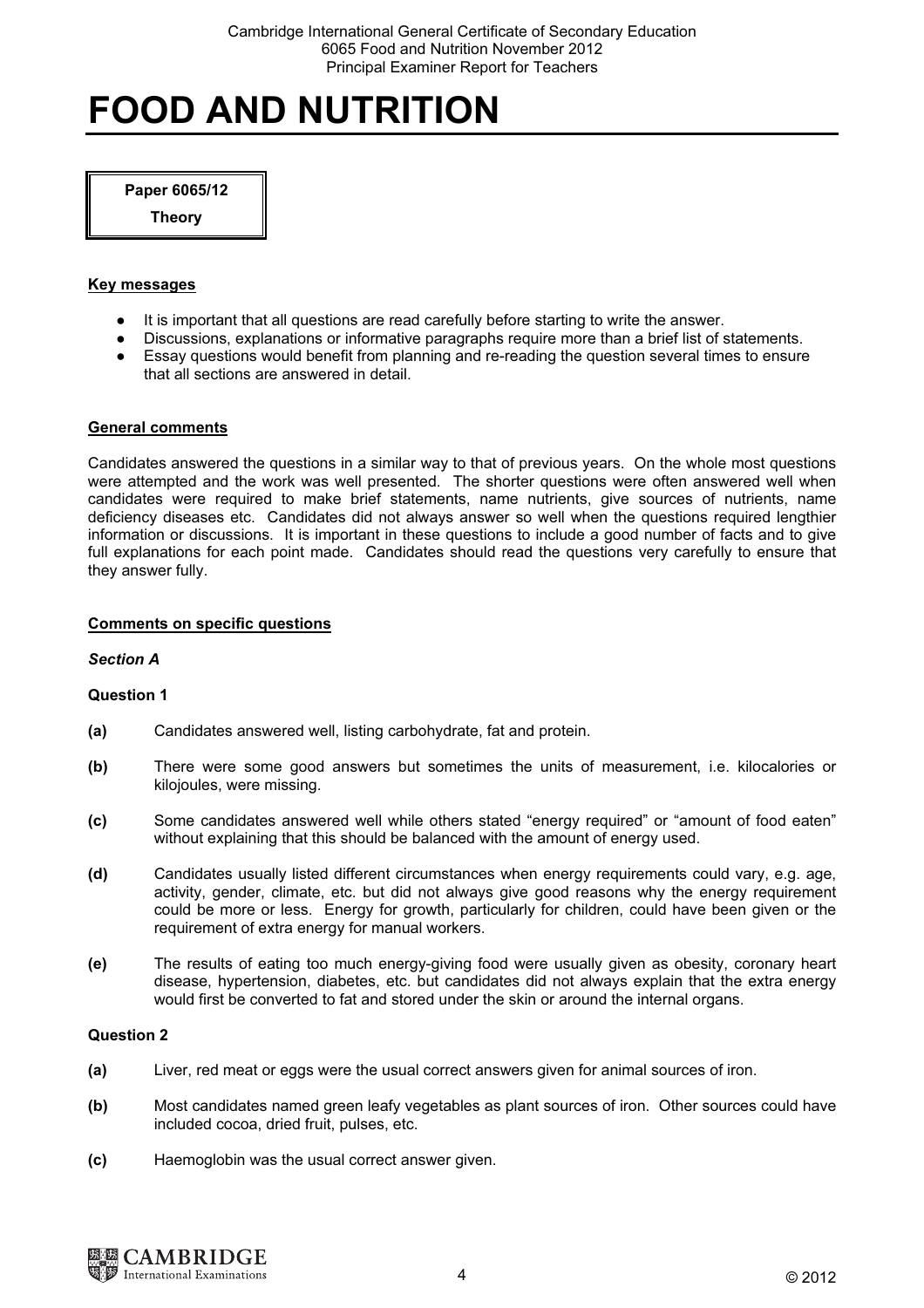- (d) Candidates answered well explaining the role of haemoglobin in obtaining oxygen from the lungs and transporting the oxygen to the cells for cell respiration and the release energy.
- (e) Anaemia was usually given as the correct answer.
- (f) Candidates gave at least three of the symptoms of anaemia, i.e. pale skin, tiredness, weakness, headache or dizziness.

#### Question 3

- (a) "For clear skin", "for growth" and "to heal wounds" were the usual correct answers given. Occasionally candidates repeated for "the absorption of iron" which was already in the question.
- (b) Good sources of Vitamin C were required and many candidates correctly named citrus fruits while others just wrote "vegetables" when green vegetables would have been a better source.
- (c) Scurvy was usually named correctly.
- (d) Very few candidates wrote that it is important to take in Vitamin C *daily* as the body does not store this vitamin.

#### Question 4

- (a) There were some very good answers to this question with correct details of parts of the digestive system, enzymes in the correct places and correct reactions with different nutrients.
- (b) Absorption was often explained well with descriptions of how the different nutrients pass through the villi to be dissolved in the blood and carried around the body.

#### Section B

#### Question 5

- (a) Answers to this question often lacked detail and many candidates discussed the use of a freezer rather than a refrigerator as required. "Keeping food longer" or keeping food "cool" was very simple and not in sufficient detail to explain how the low temperature in a refrigerator slows down the action of bacteria to delay the rate of deterioration. Correct use of a refrigerator could have been explained. Points such as describing how and why certain foods should be covered, stating which parts of the refrigerator are most suitable for particular foods, not overloading the refrigerator, not leaving the door open, keeping the refrigerator clean, etc. could have been explained in more detail.
- (b) This was not answered well. Candidates often mentioned the use of fat for frying or fats in the preparation of cakes but little more. Many more uses could have been given such as fats for spreading, adding colour, adding flavour, shortening pastry, greasing tins etc. Examples of fats should have been included and examples of foods in which they are used.
- (c) Candidates gave a few advantages and disadvantages of steaming, such as the ability to cook several foods together, the retention of nutrients, the long time taken to cook the foods and the lack of texture. Other points could have been included such as easier digestion, saving of fuel, kitchen filled with moisture, etc.

- (a) Reasons for serving sauces were usually listed well, e.g. to add colour, flavour, moisture, etc. to foods but often the examples given did not name actual sauces.
- (b) (i) There were many excellent descriptions of the method of making a cheese sauce by the roux method. Occasionally candidates described making the sauce by the all-in-one method.
	- (ii) Macaroni cheese was the most popular named dish which includes a cheese sauce. Many other dishes were named but some did not clearly include a cheese sauce, e.g. baked potatoes and quiche.

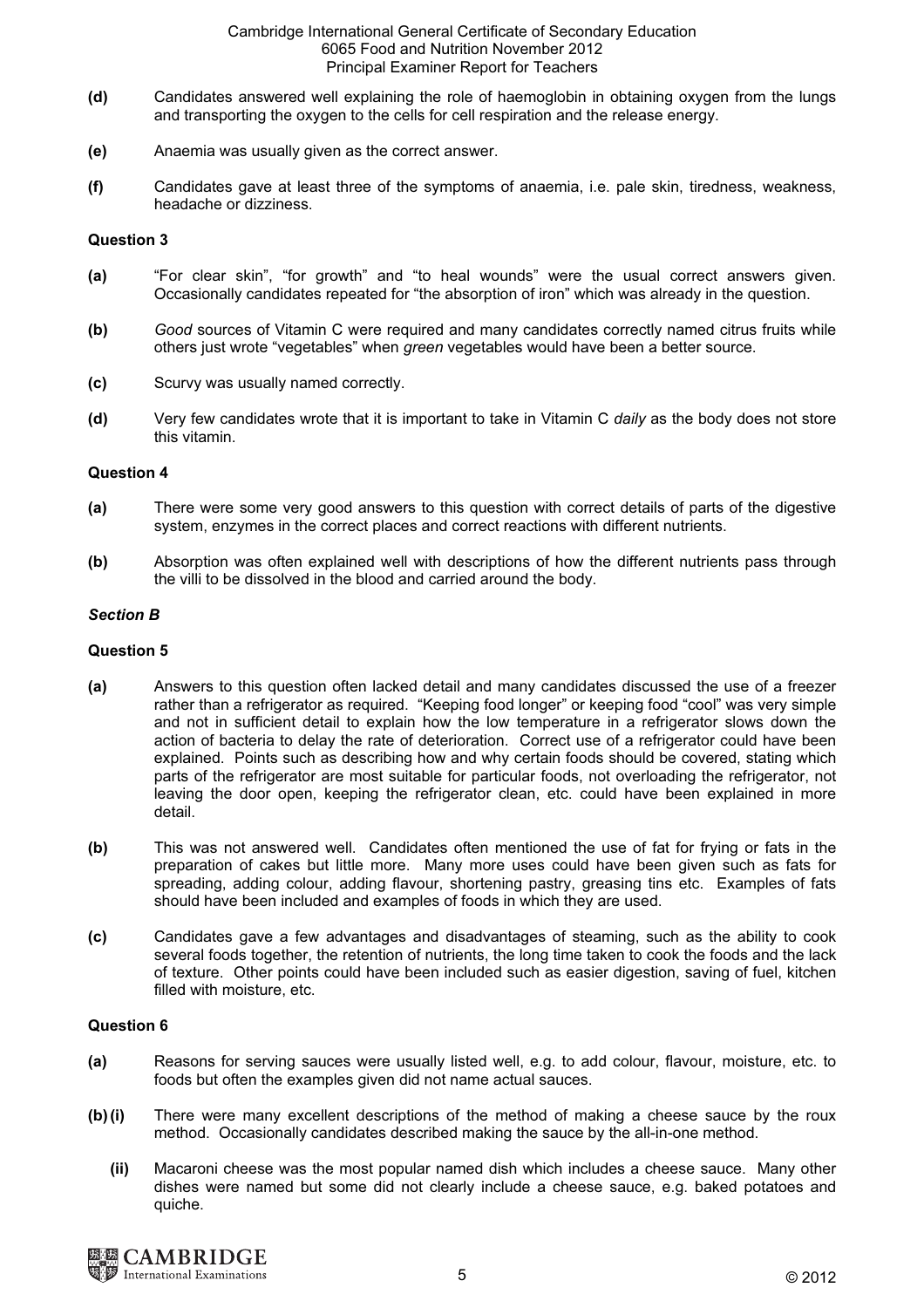- (c) This was answered well as candidates usually suggested "use low fat spread", "use skimmed milk" or "use less cheese".
- (d) "Adding the milk too quickly" and "not stirring the sauce" were the usual correct reasons given for a lumpy sauce. Candidates could have specified that the sauce needs stirring both when the cold milk is added and also when the sauce is boiling.

## Question 7

- (a) Very little information was given on the importance of food packaging. Some candidates incorrectly wrote about different types of processed foods or preservation methods. Many points could have been given including the protection of foods from damage, easier storage, easier transportation, protection form bacteria, etc.
- (b) Good lists of the information on food labels were given but there was little discussion on how this information could be useful when choosing products.
- (c) Additives which give the food nutrients, colour, flavour or help to preserve the foods were mentioned. The use of additives to improve texture, to act as emulsifiers or antioxidants could have been given. The importance of including additives in very small amounts and their potential health risks could have been other discussion points.

## Section C

- (a) Candidates gave good reasons for choosing to follow a vegetarian diet such as religious beliefs, family traditions, dislike of animal flesh, objections to animal slaughter, etc. Candidates could then have described the different types of vegetarians and explained how they could obtain HBV proteins, e.g. lacto vegetarians obtaining their HBV protein from milk. Most suggestions for including HBV proteins involved the use of soya and soya products. A few candidates described the use of complementary proteins and gave suitable examples. Other problems in the diet of vegetarians were not discussed well. These could have included suggestions of foods to replace other missing nutrients, e.g. carrots for Vitamin A, green vegetables for iron, etc. Candidates could also have discussed problems such as lack of variety, bulkiness of the diet, lack of flavour, etc.
- (b) Candidates were able to give good lists of the nutrients in milk but to answer fully, the value of these nutrients in the body, i.e. functions, should have been given. Many methods of treating milk were named, with brief details on the processes involved. In the last section candidates were able to list the dairy products correctly, i.e. butter, cream, cheese and yoghurt. However there were few explanations of how the milk was processed into the various products to enable the foods to keep longer as required by the question.

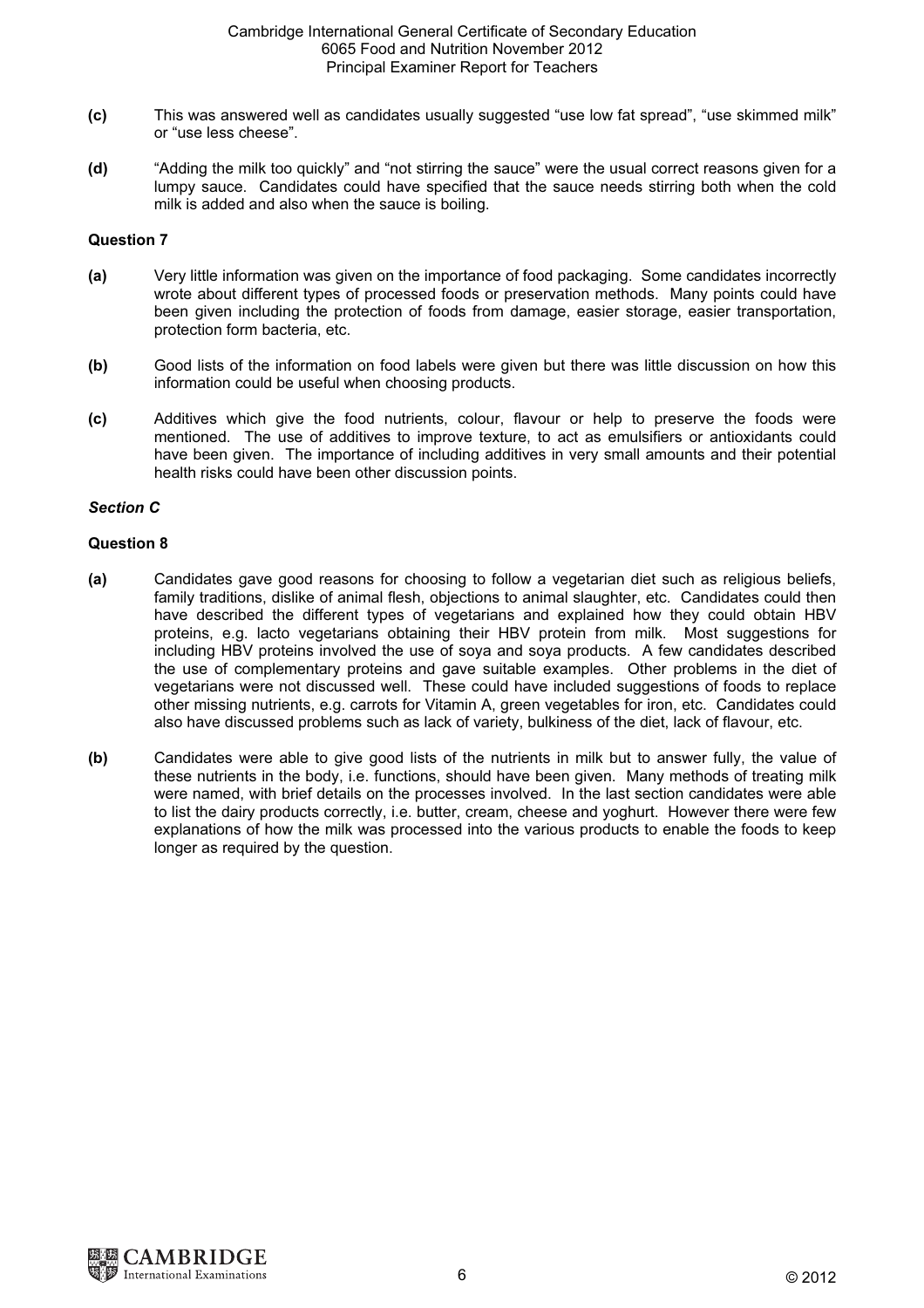# FOOD AND NUTRITION

Paper 6065/02

<u>Practical</u>

# Key Messages

- It is important that candidates read the questions carefully to ensure that all required dishes, ingredients or methods are included.
- A good variety of dishes with a range of skills should be chosen.
- It is essential that the Time Plans include details of methods, times and temperatures and should present a logical sequence in the preparation of dishes.
- Examiners should provide detailed annotation which is relevant and specific to the work of each candidate.

# General comments

Many candidates presented a good standard of work with some excellent results. The planning sheets were usually arranged in the correct order and were mainly completed correctly. Most Centres completed the mark sheets well and included these with the work of their candidates as required. It is very important that the marks are transferred correctly from the marks on the work onto the Practical Examination Working Marksheets and then the final totals onto the computer mark sheets (MS1). On a few occasions there were discrepancies when marks were different in different places so it was difficult to see exactly how many marks had been awarded. It is important that the marks are independently checked as there were a number of errors.

The Examiner should mark the planning sheets before the practical examination and marks and annotation should be completed in the Choice section. It was evident from some of the comments that some Examiners were only marking this section after the practical test and this should not be the case. The Method section should be marked during the practical cookery and appropriate comments should be written on the mark sheet as the work progresses. The Results section should be completed when all the dishes have been served and have been examined and tasted. Detailed comments should explain clearly why certain marks have been awarded in each section. Some Examiners were writing very brief, general comments which did not relate to the specific dishes completed by each candidate.

It is very important that the Moderator at CIE can understand how the practical examination progressed so that marks can be verified. Photographic evidence of the results is not compulsory but is helpful in confirming the marks awarded. Some Centres provided excellent, clear photographs of results showing some very good dishes and suitable methods of serving. A few Centres sent many unnecessary photographs of the cookery room in which the candidates were working. One photograph giving the name of the candidate and showing all the final dishes (with labels) as they were served would be adequate.

It is very important that candidates study the questions carefully to ensure that they are answered correctly and include all the required dishes, specific methods, ingredients, etc. On some occasions, candidates made only one course of a meal when two courses were required. Some candidates failed to include the use of a whisk (Question 2) or made a cake by a method which was not the creaming method as required (Question 6). Examiners should make themselves familiar with the questions and the mark schemes before starting to mark the work so that marks are awarded correctly. Full marks should not have been awarded when candidates made incorrect or incomplete choices and so did not answer the question well.

In the Choice section candidates should list the chosen dishes clearly for parts (a) and (b) of the question and should write clear recipes alongside each dish. Some candidates chose very simple dishes, e.g. toasted sandwiches, rice pudding, grilled chicken, baked potatoes, etc. and these should not have been awarded full marks. Ingredients should be described clearly. Simply writing "fish", "cheese", "flour", "fat" does not indicate the types required and should not be awarded full marks in the recipe section. Repetitive methods should not be used, as this does not show "a variety of skills" as required.